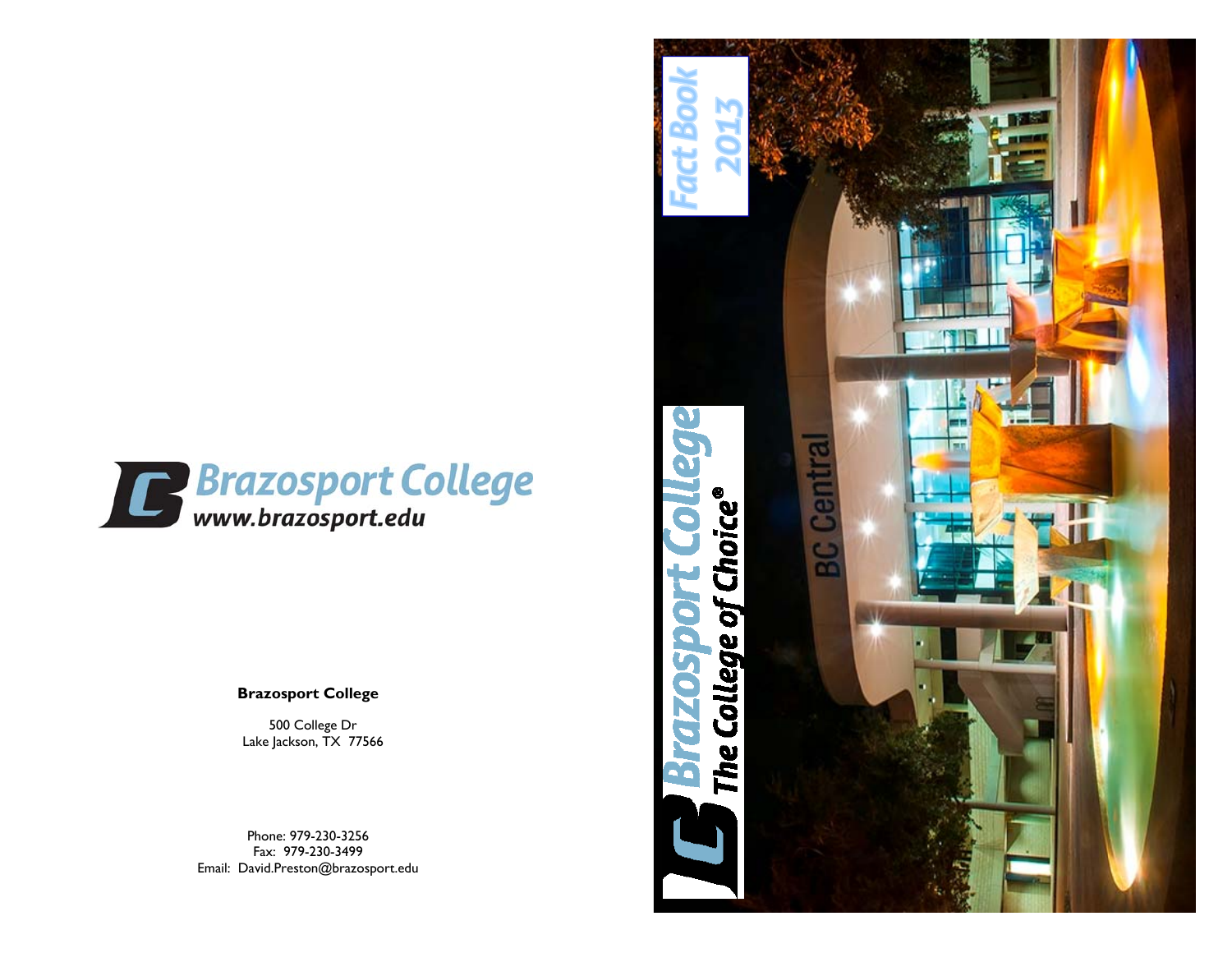#### Table of Contents

| <b>Fall Credit Enrollment</b> |
|-------------------------------|
|                               |
|                               |
|                               |
|                               |
|                               |
|                               |
|                               |
|                               |
|                               |
|                               |
|                               |
|                               |
|                               |
|                               |
|                               |
|                               |
|                               |
|                               |
|                               |

#### **Statement of Revenue and Expenses For the year ended August 31, 2012 (unaudited)**

| <b>Revenues:</b>                                    |                 |
|-----------------------------------------------------|-----------------|
|                                                     |                 |
| Tuition and fees (net of discounts of \$1,557,748)  | \$<br>8,186,178 |
| Taxes of Maintenance, operations and debt           | 14,704,892      |
| <b>Federal grants and contracts</b>                 | 6,178,966       |
| <b>State grants and contracts</b>                   | 344,692         |
| <b>Local grants and contracts</b>                   | 4,450,811       |
| <b>Gifts and Grants</b>                             | 2,183           |
| Non-governmental grants and contracts               | 113,760         |
| Sales and services of educational activities        | 215,689         |
| <b>State Appropriations</b>                         | 6,000,326       |
|                                                     |                 |
| Investment income (loss) net of investment expenses | 149,048         |
| Other revenues                                      | 582,190         |
| <b>Auxiliary enterprises</b>                        | 142,573         |
|                                                     |                 |
| <b>Total operating revenues</b>                     | 41,071,308      |
|                                                     |                 |
| <b>Expenses:</b>                                    |                 |
|                                                     |                 |
| <b>Operating Expenses:</b>                          |                 |
| <b>Instruction</b>                                  | 15,501,454      |
| <b>Public service</b>                               | 194,382         |
| <b>Academic support</b>                             | 1,741,849       |
| <b>Student services</b>                             | 2,274,121       |
| <b>Institutional support</b>                        | 5,319,719       |
| Operation and maintenance of plant                  | 3,581,707       |
| <b>Scholarships and fellowships</b>                 | 3,607,286       |
| <b>Auxiliary enterprises</b>                        | 752,449         |
| Interest on capital related debt                    | 3,135,104       |
| <b>Depreciation</b>                                 | 2,856,610       |
|                                                     |                 |
| <b>Total operating expense</b>                      | 38,964,681      |
|                                                     |                 |
| Increase in net assets                              | \$<br>2,106,627 |
|                                                     |                 |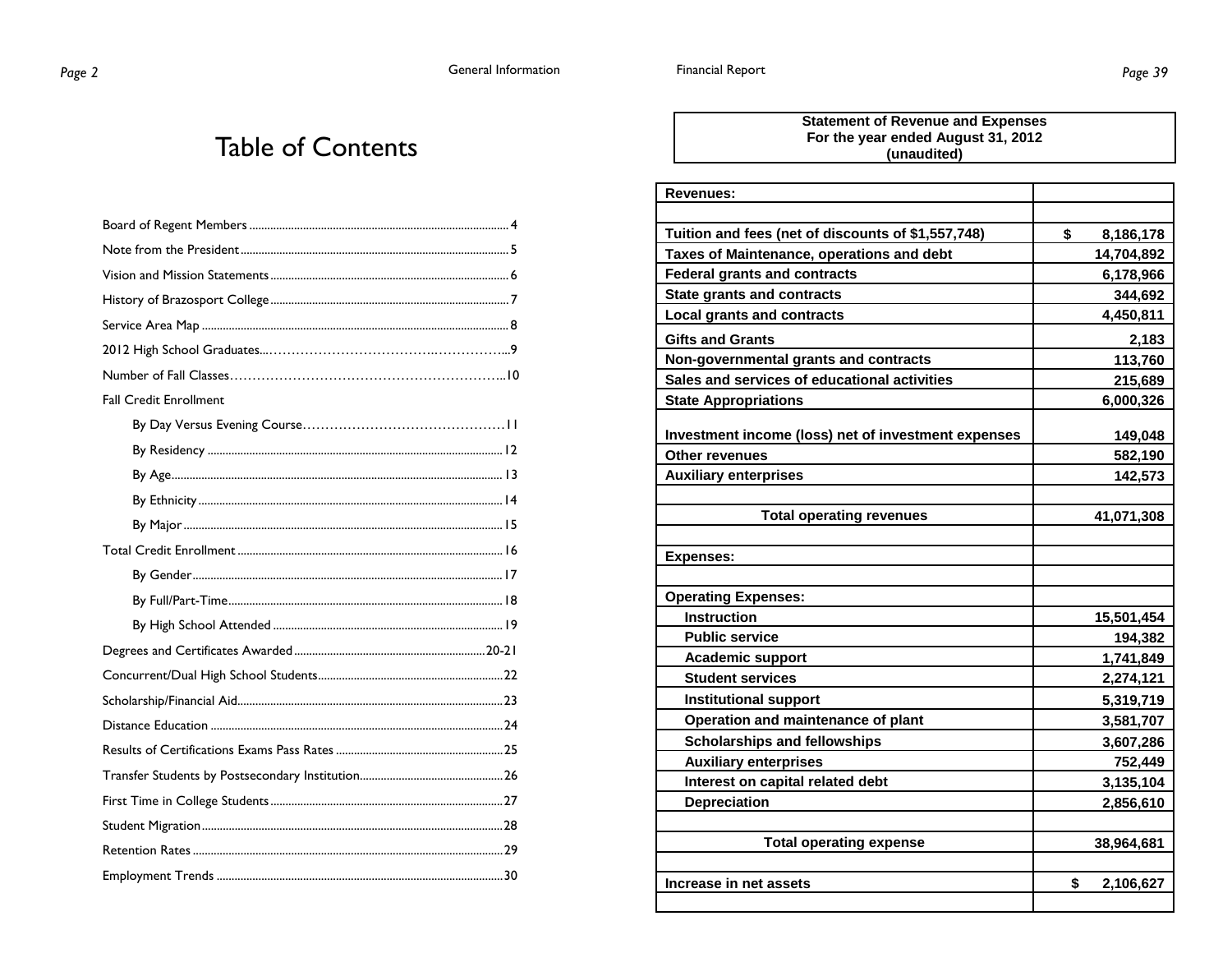| U      |
|--------|
| ¢<br>J |
| с      |
| N      |
| ⊆      |
| О      |
| 4<br>Ĺ |
| ı,     |
| ٠      |

| Ì<br>í |  |
|--------|--|
| ì      |  |
| ž<br>۱ |  |
| è      |  |

 Respond to legislative and Texas Higher Respond to legislative and Texas Higher Education Board requirements Education Board requirements Promote legislative program Promote legislative program

 Implement PASS Grant — Achieving the Dream 2 Achieving the Dream 2 Implement PASS Grant-

#### **Meeting Needs of Students**  Meeting Needs of Students

 Target awareness to segments of the population Target awareness to segments of the population Define measures for assessing student success Define measures for assessing student success Develop ways to link students to the college Develop ways to link students to the college Implement Student Success Initiative Implement Student Success Initiative

Marketing plan

Marketing plan

### Developing programs to meet needs **Developing programs to meet needs**

 Develop Allied Health programs (both credit and Develop Allied Health programs (both credit and Implement plan to review college programs implement plan to review college programs Expand programs throughout service area Expand programs throughout service area Develop courses to meet student needs Develop courses to meet student needs non-credit) non-credit)

 Explore ways of improving campus communications Explore ways of improving campus communications

#### **Developing facilities to meet current and short-term**  Developing facilities to meet current and short-term **needs**

Develop campus and program master plan Develop campus and program master plan

 Expand facilities to meet current and short-term needs Expand revenue through grants and Foundation activities

- Grants to support scholarships for students Grants to support scholarships for students
	- Grants for laboratory equipment Grants for laboratory equipment  $\bullet$

#### *Page 38* General Information *Page 3*

Table of Contents

Data sources:

 Brazosport College Student Files Texas Higher Education Coordinating Board Registrar's Office Enrollment Reports Human Resources Office Business Office Financial Aid Office Office of Institutional Research

For more information, please go to the Institutional Research website at www.brazosport.edu/ir.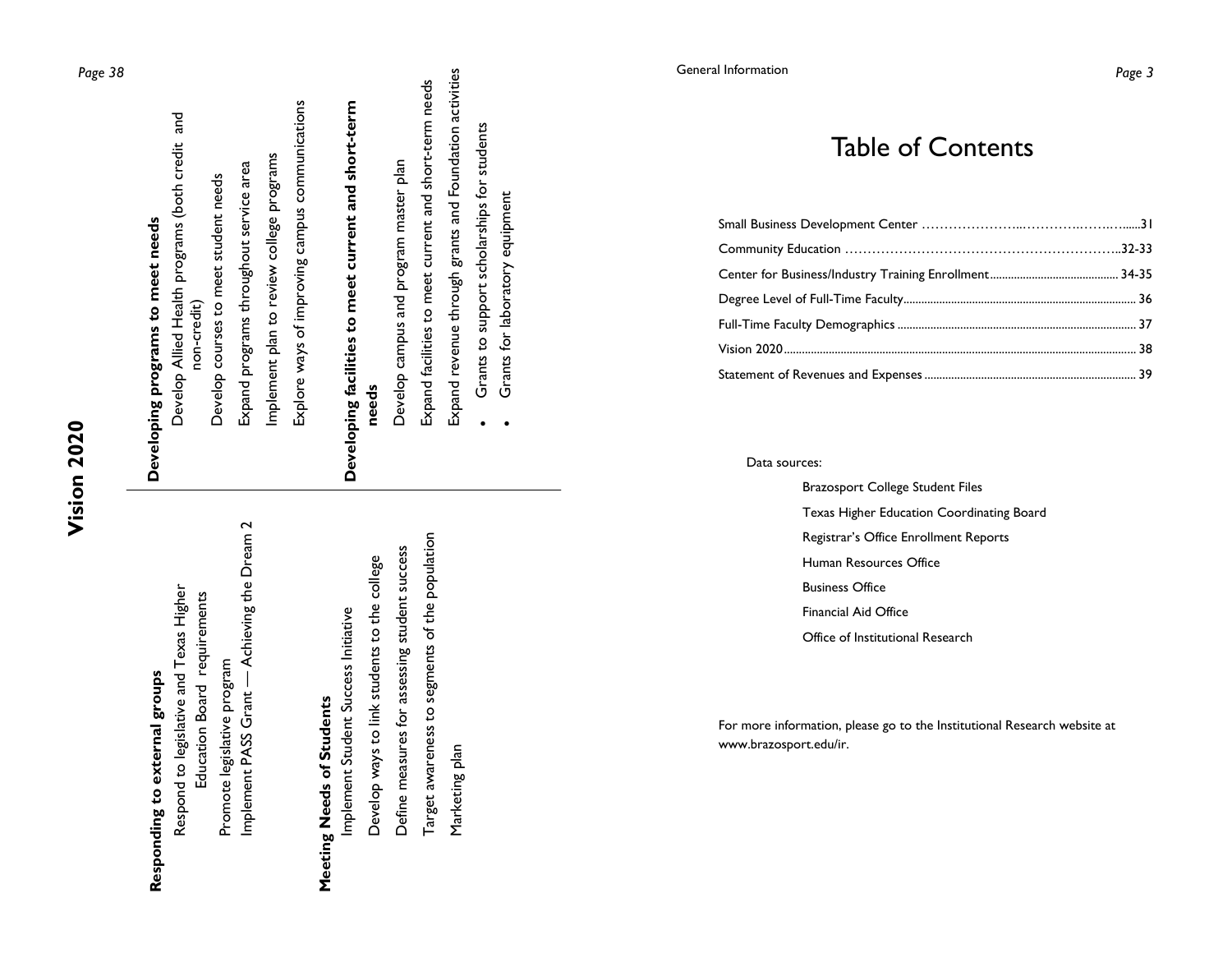Chair of the Board—Carolyn Johnson Chair of the Board-Carolyn Johnson Vice-Chair—Sharon Rogers Vice-Chair-Sharon Rogers Robert A. Perryman Harry F. Koester, Jr. Robert A. Perryman Lucilla Henderson Harry F. Koester, Jr. Jane Leidlein, M.D. Lucilla Henderson Jane Leidlein, M.D. Joe C. Greer, Jr. John R. Gilbert Joe C. Greer, Jr. Jerry Hinojosa John R. Gilbert Jerry Hinojosa





60 50  $\theta$ 30 Source: Brazosport College Human Resources Files *Source: Brazosport College Human Resources Files* 

 $\circ$ 

20  $\overline{a}$  2010 2011 2012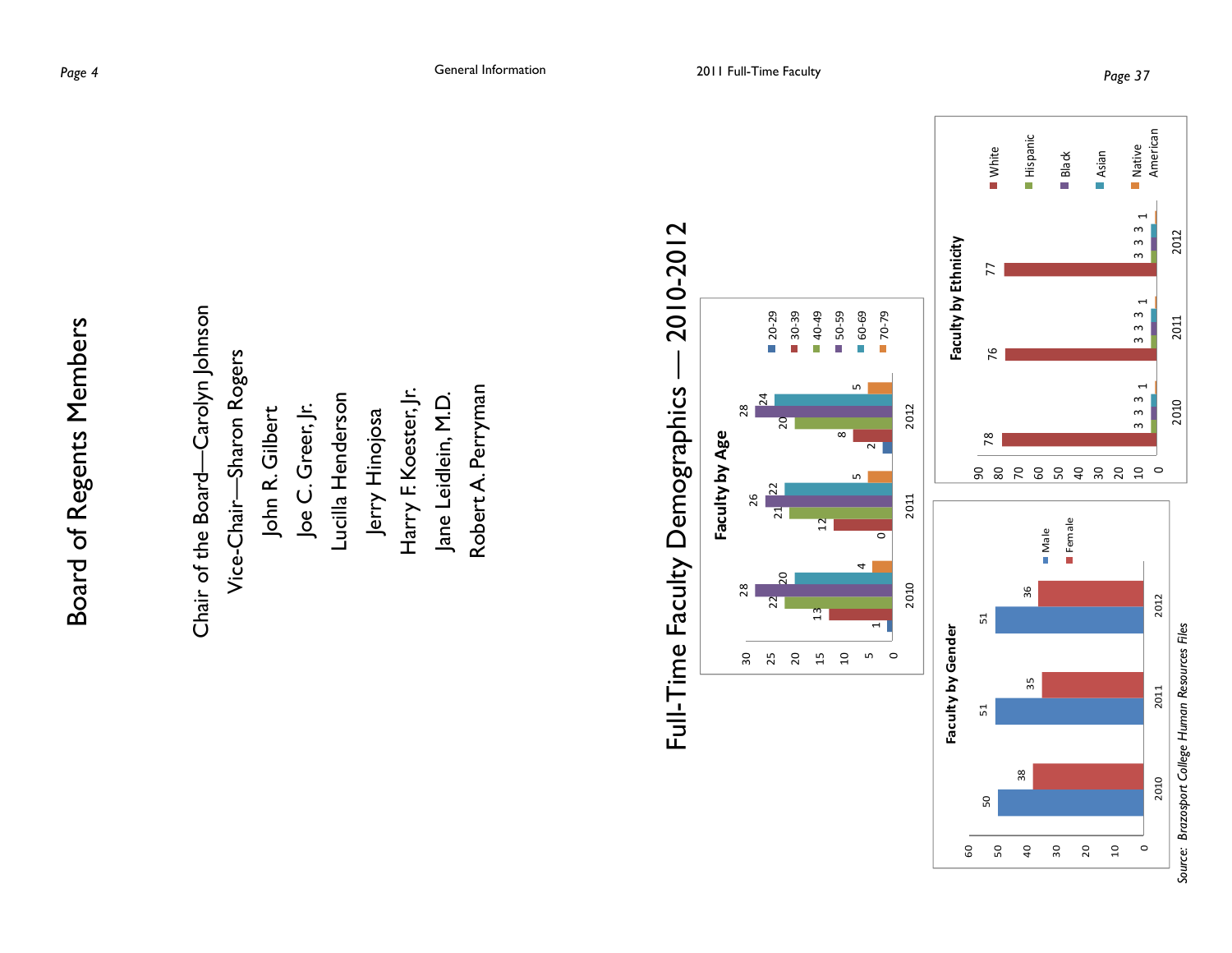| Total                   |           | $\overline{\phantom{a}}$ | 52      | $\mathbf{\underline{\ }^{\infty}}$ | 87          |
|-------------------------|-----------|--------------------------|---------|------------------------------------|-------------|
| Highest Degree Received | Associate | <b>Bachelors</b>         | Masters | Doctorate                          | Grand Total |

Source: Brazosport College Human Resources Files S*ource: Brazosport College Human Resources Files*

## Note From the President Note From the President

More than 11,143 credit students, 3,539 non-credit students and 16,558 students in contract training courses chose Brazosport College as their college of choice in 2012. We look forward to an exciting 2013-14 academic year with continuing work on our student success plan. Preparing for an expanded skilled workforce to meet the growing needs of local industry over the next ten years will also be a focus for the college. The Brazosport College Fact Book provides a great deal of information about our students, and I hope you will find this information useful as we work to courses cnose brazosport College as their<br>We look forward to an exciting 2013-14<br>work on our student success plan. Preparing industry over the next ten years will also be a focus for the college. The contract training courses chose Brazosport College as their Brazosport College Fact Book provides a great deal of information about our students, and I hope you will find this information useful as we work to and 16,558 needs of local academic year with continuing work on our student success plan. More than 11,143 credit students, 3,539 non-credit students to meet the growing expand and improve our programs and services. expand and improve our programs and services. for an expanded skilled workforce 2012. of choice in students in college

President, Brazosport College President, Brazosport College Millicent Valek Millicent Valek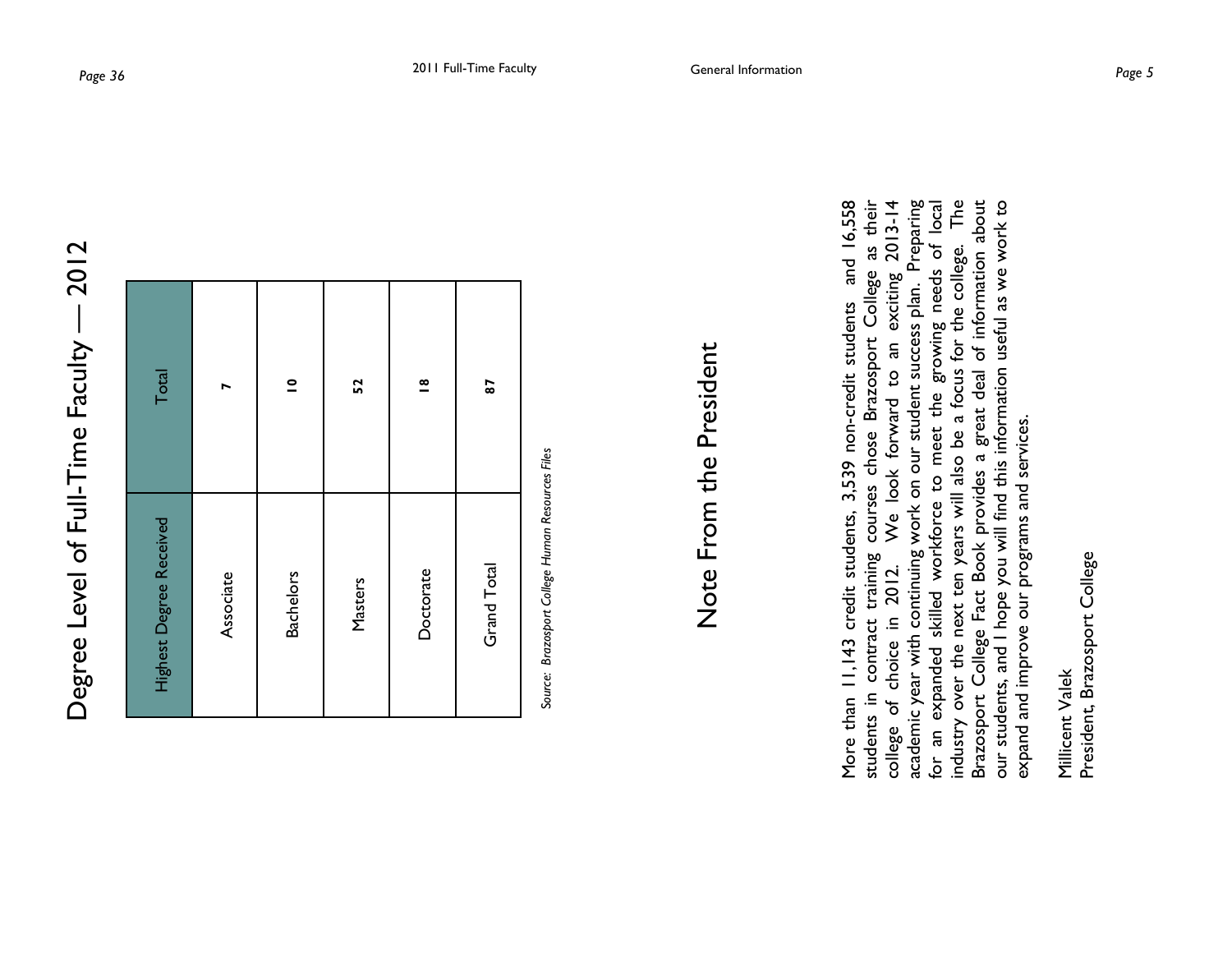#### The college of choice The college of choice

#### Mission Statement **Mission Statement**

success by responding to student needs, creating a dynamic learning environment, exceeding Brazosport College exists to improve quality of life by providing associate and baccalaureate an efficient and cost effective manner. The board, faculty and staff are committed to student success by responding to student needs, creating a dynamic learning environment, exceeding Brazosport College exists to improve quality of life by providing associate and baccalaureate degree programs, academic transfer programs, job skills training, and cultural enrichment in an efficient and cost effective manner. The board, faculty and staff are committed to student degree programs, academic transfer programs, job skills training, and cultural enrichment in expectations, and enriching our community. expectations, and enriching our community.

Brazosport College has served 198,786 credit students (unduplicated) since it Brazosport College has served 198,786 credit students (unduplicated) since it opened in 1968, as of December 31, 2012. opened in 1968, as of December 31, 2012.

Approximately 80% of Brazosport College students indicate they would choose Approximately 80% of Brazosport College students indicate they would choose Brazosport College again. (Noel-Levitz Student Satisfaction Survey) Brazosport College again. (Noel-Levitz Student Satisfaction Survey)



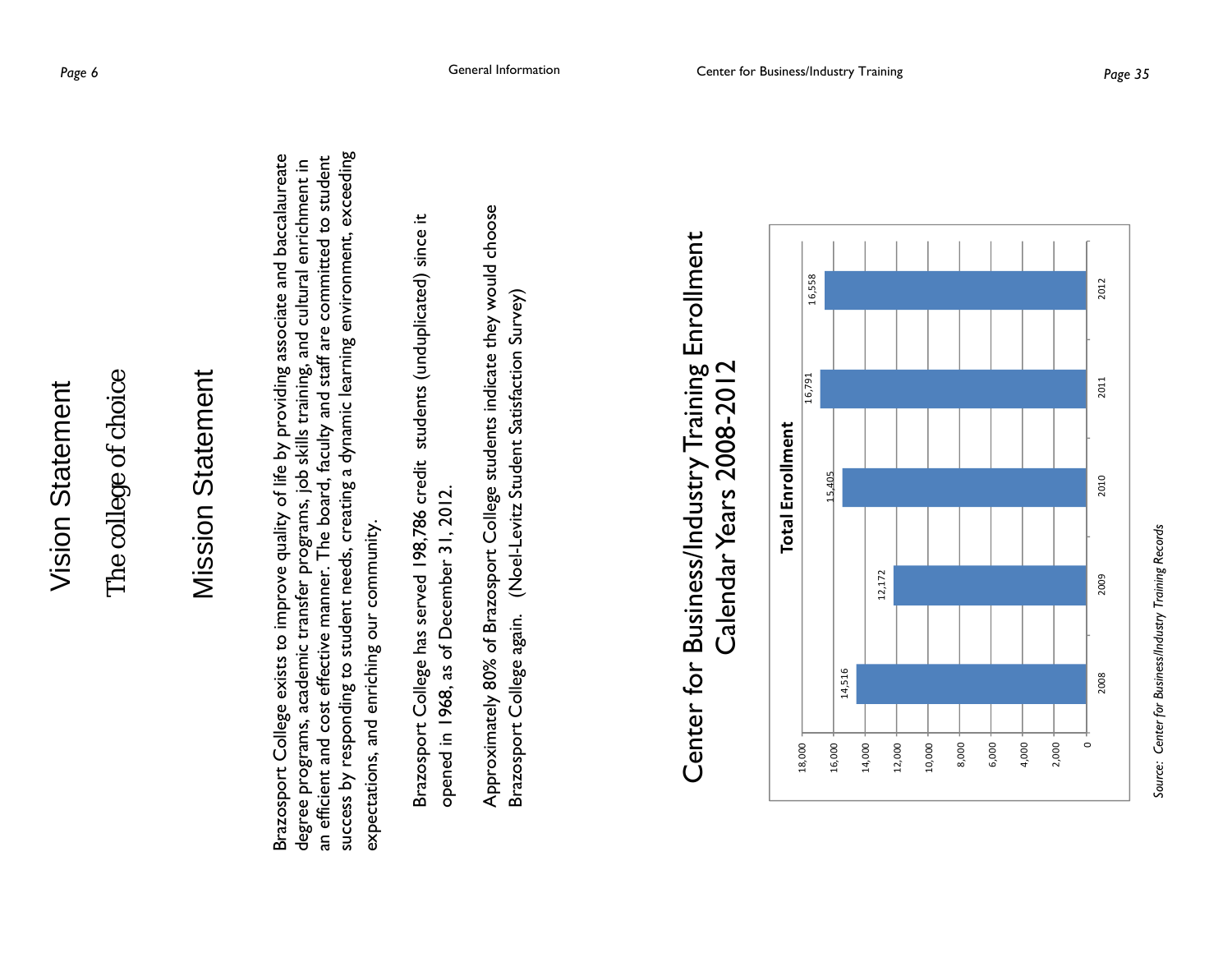

- 
- The Board of Regents for the college district is installed (August). stalled (August).

1968 Dr. J.R. Jackson becomes the first president of **1968** Dr. J.R. Jackson becomes the first president of Brazosport Junior College. Brazosport Junior College.

- The first semester of classes begins with an enroll- The first semester of classes begins with an enrollment of 879 students. ment of 879 students.
- **1970** Brazosport Junior College graduates 25 students. 1970 Brazosport Junior College graduates 25 students The name of the school is changed to Brazosport The name of the school is changed to Brazosport College to reflect its broader purpose. College to reflect its broader purpose.

Dr. W.A. Bass, vice president of the college since its Dr. W.A. Bass, vice president of the college since its **1978** Dr. Jackson is named president emeritus. 1978 Dr. Jackson is named president emeritus. inception, becomes president. inception, becomes president.

**2007** First Bachelor of Applied Technology degree 2007 First Bachelor of Applied Technology degree granted.<br>• Bond Election passed.

 Bond Election passed.  $\bullet$ 

**2008-2009** Brazosport College 40th Anniversary. Brazosport College 40th Anniversary. 2008-2009

**2009-2010** Dedication of BASF Center for Process Dedication of BASF Center for Process 2009-2010 Technology. Technology.

First Associate Degree in Nursing granted. First Associate Degree in Nursing granted.

**2010-2011** Dedication of Dow Academic Center. 2010-2011 Dedication of Dow Academic Center.

**2011-2012** Dedication of Byron and Sandra Sadler 2011-2012 Dedication of Byron and Sandra Sadler Health Professions/Science Complex. Health Professions/Science Complex.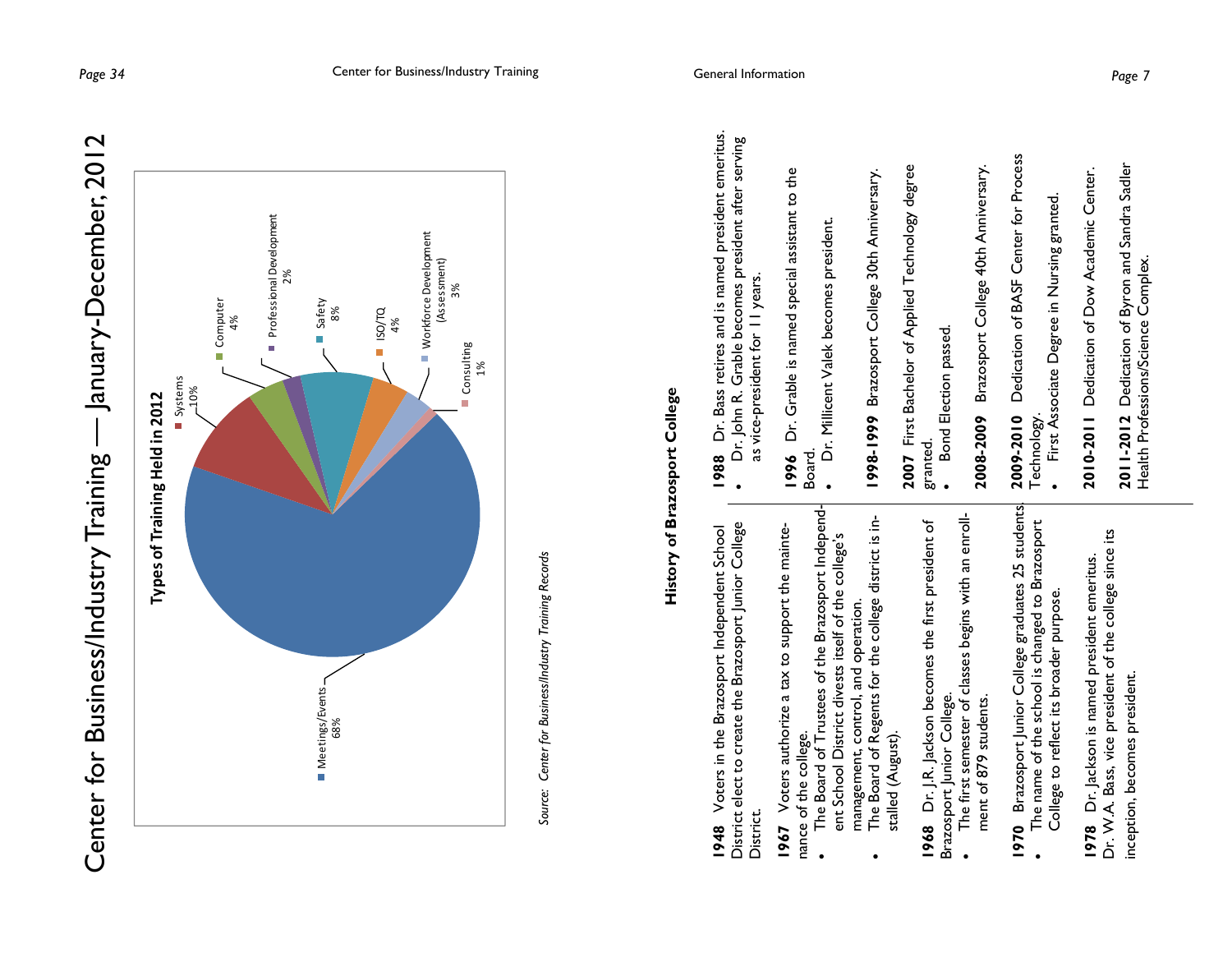



Cultural<br>Enrichment Enrichment

Work force Workforce<br>Training

Literacy Training Yout h Programs Adult Life and

Youth Programs

Literacy Training

**2010** 

■ 2009

**2011** 

**2012** 

Learning Program

Adult Life and<br>Learning Program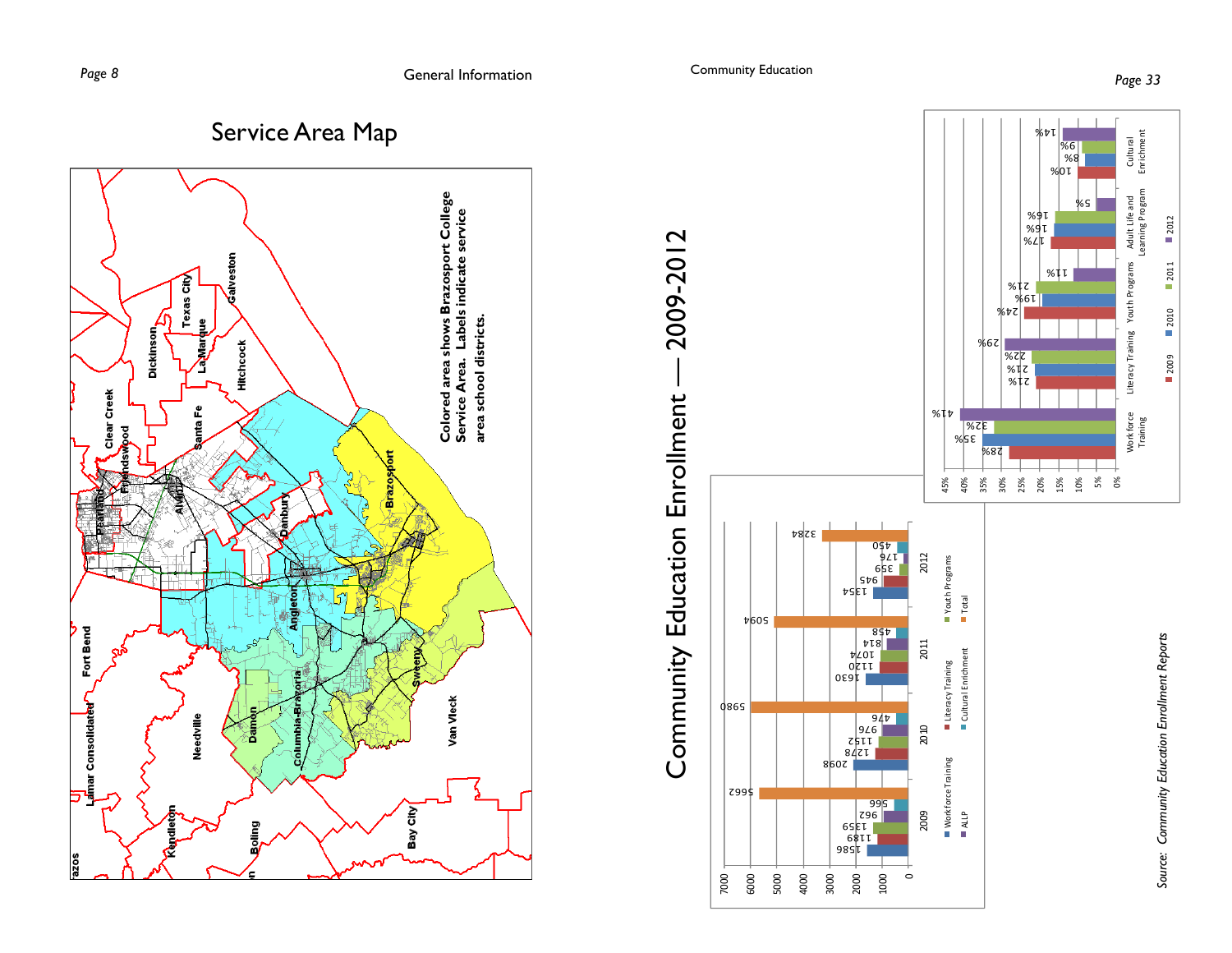





#### 2012 High School Graduates—What College Did They Attend? -What College Did They Attend? *Students in our service area who went to college in the Fall, 2012 chose*  Students in our service area who went to college in the Fall, 2012 chose *Brazosport College more often than any other college.*  Brazosport College more often than any other college. 2012 High School Graduates-

|                           | Angleton       |     | Brazosport Brazoswood Columbia |     | Sweeny |
|---------------------------|----------------|-----|--------------------------------|-----|--------|
| Alvin CC                  | 23             |     |                                |     |        |
| <b>Blinn College</b>      | ဖ              |     | <u>ღ</u>                       | 6   | ဖ      |
| <b>Brazosport College</b> | 71             | 8   | 171                            | 47  | 34     |
| Baylor University         |                |     | $\tilde{\tau}$                 |     |        |
| Sam Houston State Univ.   | မာ             |     | თ                              |     |        |
| Texas A&M University      | <u>ლ</u>       |     | ół                             |     |        |
| Texas State University    | $\sigma$       |     | $\overline{4}$                 |     |        |
| University of Houston     |                |     | ဖ                              |     |        |
| UT-Austin                 | $\overline{C}$ |     | 10                             |     |        |
| Other Public Institutions | 32             | 25  | 84                             | 57  | 35     |
| Not found                 | 235            | 102 | 161                            | 95  | 89     |
| Total                     | 404            | 187 | 489                            | 185 | 141    |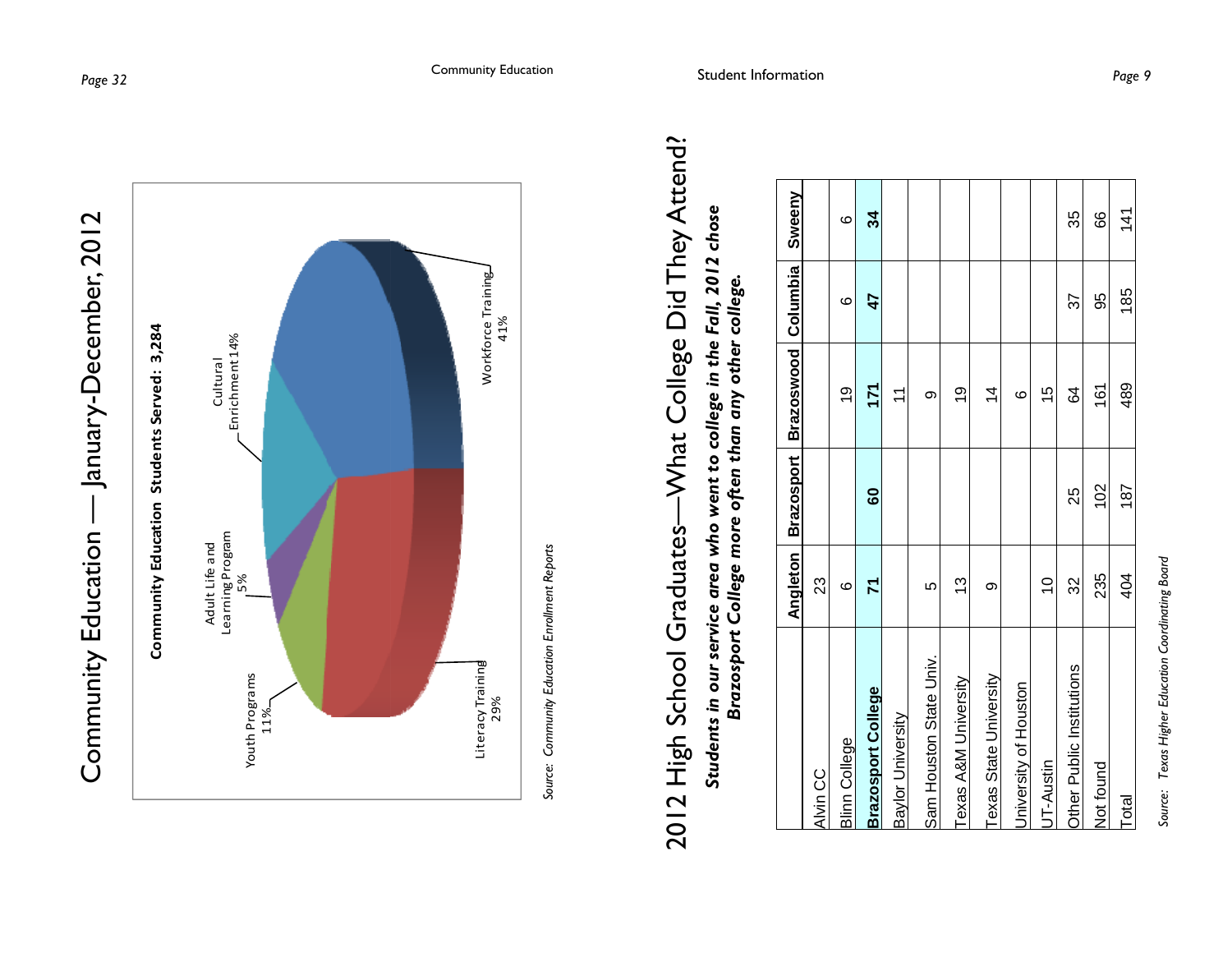



*Source: Brazosport College Enrollment Reports*  Source: Brazosport College Enrollment Reports

## Small Business Development Center — 2007-2012 2007-2012 Small Business Development Center-

|                                 | 2007-08        | 2008-09         | 2009-10     | 2010-11             | $2011 - 12$     |
|---------------------------------|----------------|-----------------|-------------|---------------------|-----------------|
| Total Consulting Clients        | 154            | $\frac{8}{3}$   | 240         | 262                 | 227             |
| New Jobs Created                | $\overline{2}$ | $\overline{5}$  | <b>135</b>  | $\overline{\sigma}$ | <b>P</b>        |
| New Business Starts             | 25             | $\overline{24}$ | 29          | 33                  | $\overline{30}$ |
| Amount of Financing<br>Obtained | \$12,360,000   | \$8,303,250     | \$9,546,650 | \$8,206,502         | \$5,939,670     |

Source: Small Business Development Center Reports *Source: Small Business Development Center Reports*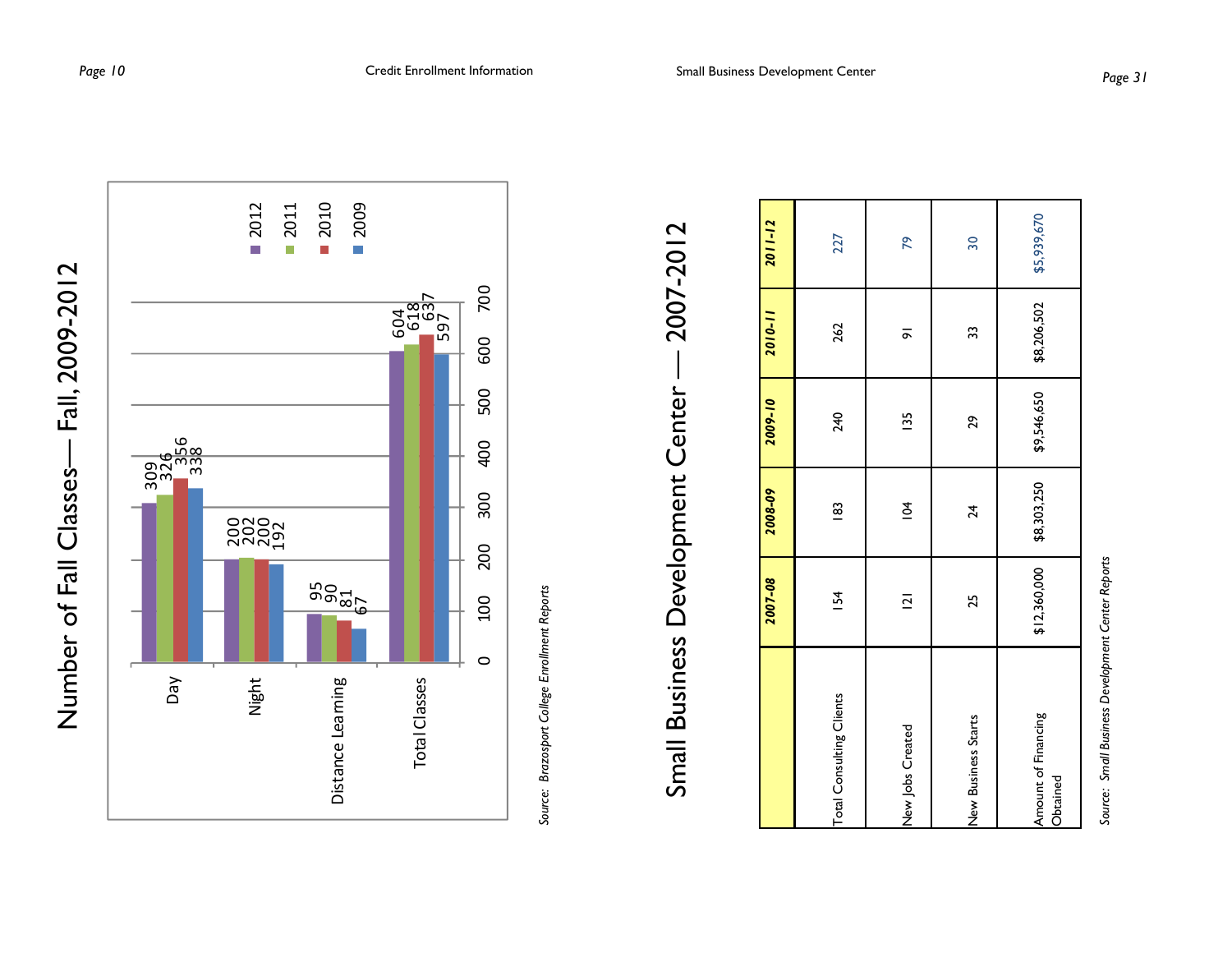| ^<br>م        |
|---------------|
|               |
|               |
|               |
|               |
| $-200$        |
|               |
|               |
|               |
|               |
|               |
|               |
|               |
|               |
|               |
| יממי          |
|               |
|               |
|               |
|               |
|               |
|               |
|               |
| $\frac{1}{2}$ |
|               |
|               |
|               |
|               |
|               |
|               |
|               |
|               |
|               |
| į             |
|               |
|               |
|               |

| Academic Year | * Employed | ** Employed or Enrolled in<br>Higher Education |
|---------------|------------|------------------------------------------------|
| 2007-08       | 80.1%      | 83.1%                                          |
| 2008-09       | 78.6%      | 82.5%                                          |
| 2009-10       | 76.7%      | 83.4%                                          |
| 2010-11       | 80.0%      | 83.0%                                          |

 *Source: Texas Higher Education Coordinating Board*  Source: Texas Higher Education Coordinating Board \* Indicates former students who are employed and may or may not be enrolled in higher education. \* Indicates former students who are employed and may or may not be enrolled in higher education.

\*\* Indicates former students who are employed or enrolled in higher education. \*\* Indicates former students who are employed or enrolled in higher education.



Fall Credit Enrollment - Day Versus Evening Courses — 2008-2012 2008-2012  $\overline{\phantom{a}}$ Day Versus Evening Courses Fall Credit Enrollment -

*Source: Brazosport College Enrollment Reports*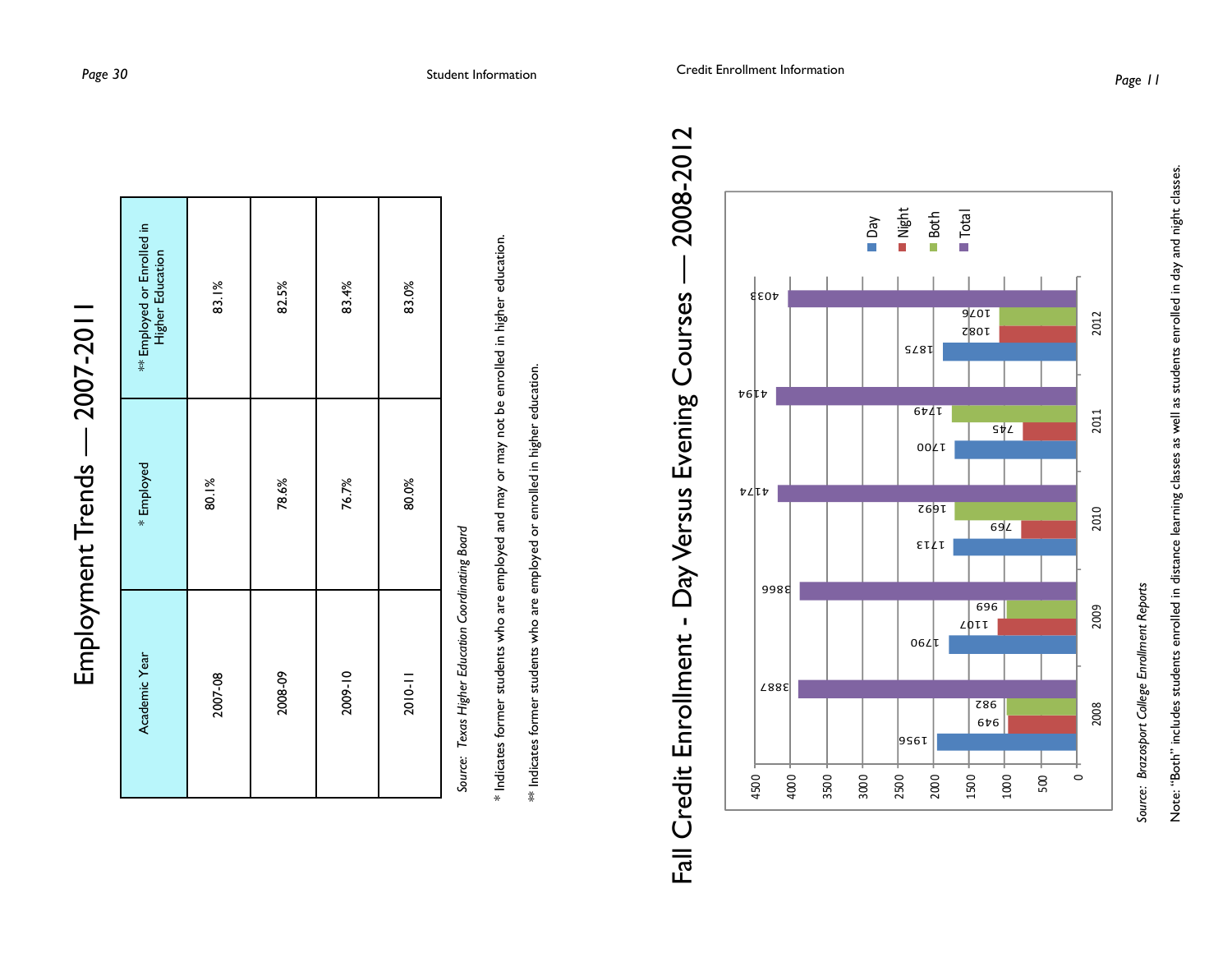







**Fall-to-Spring** refers to the group of students that attends Brazosport College for the first time in the fall, and enrolls the following spring semester. Fall-to-Spring refers to the group of students that attends Brazosport College for the first time in the fall, and enrolls the following spring semester. **Fall-to-Fall** refers to the group of students that attends Brazosport College for the first time in the fall, and enrolls the following fall semester. Fall-to-Fall refers to the group of students that attends Brazosport College for the first time in the fall, and enrolls the following fall semester.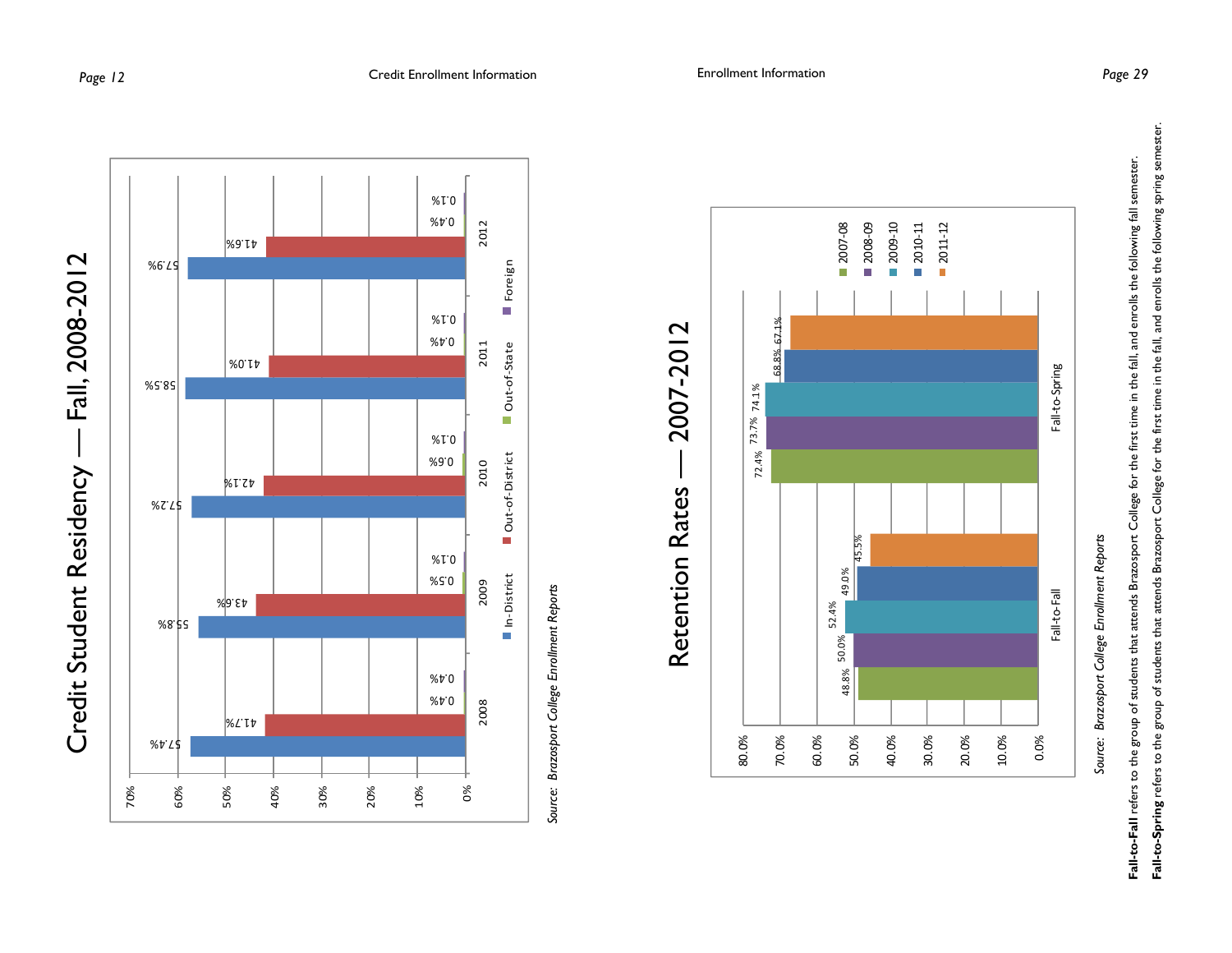



*Source: Texas Higher Education Coordinating Board*  Source: Texas Higher Education Coordinating Board

**Fall-to-Fall** migration refers to the group of students that attends Brazosport College in the fall, and re-enrolls the Fall-to-Fall migration refers to the group of students that attends Brazosport College in the fall, and re-enrolls the following fall either at Brazosport College or another community college or 4-yr university. following fall either at Brazosport College or another community college or 4-yr university.

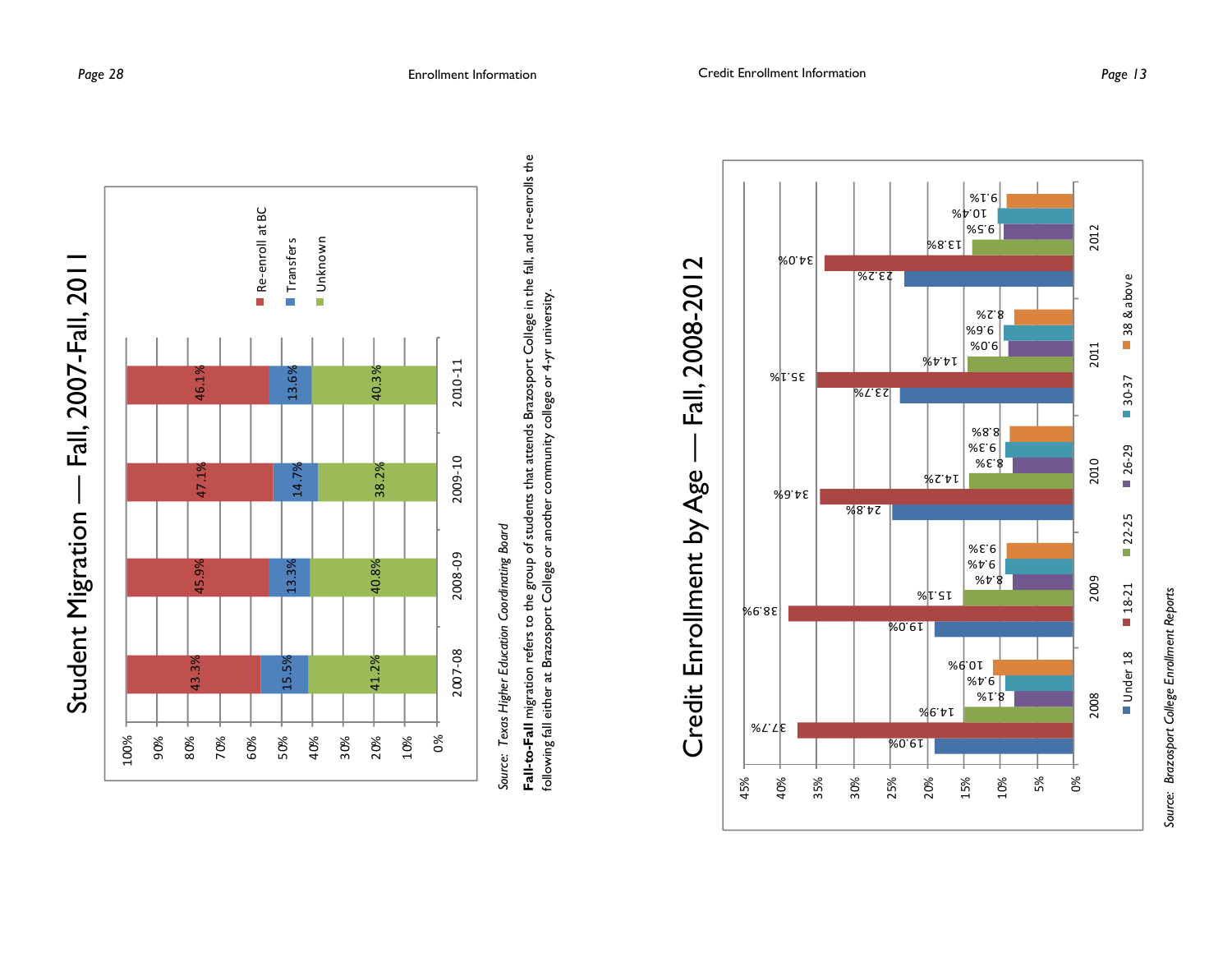





### First Time in College Students — Fall, 2008-2012 Fall, 2008-2012 H First Time in College Students

*Source: Brazosport College Enrollment Reports*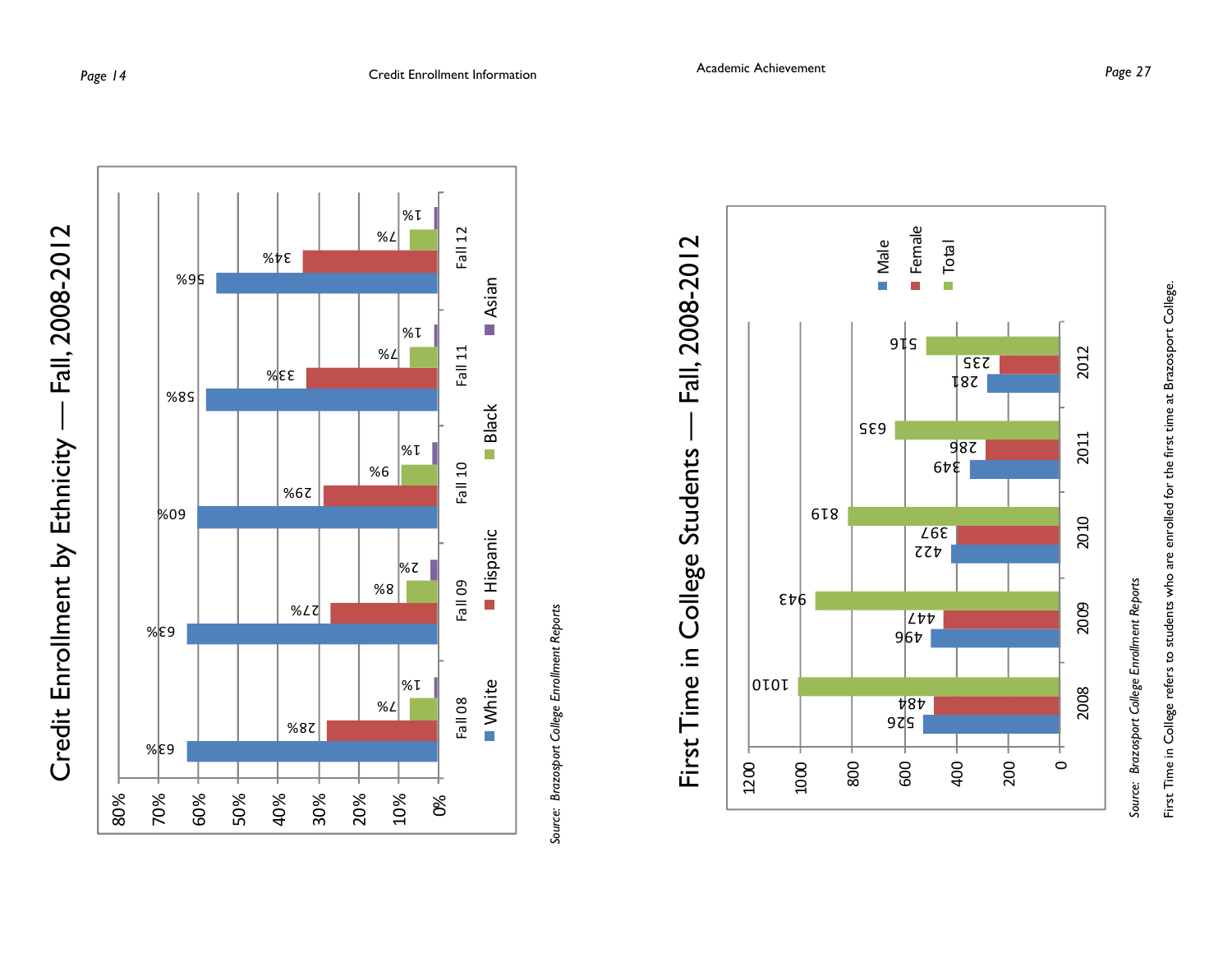| University                               | <b>Transferred</b><br><b>Fall 2011</b><br>Number | <b>Transferred</b><br><b>Fall 2012</b><br>Number |
|------------------------------------------|--------------------------------------------------|--------------------------------------------------|
| TEXAS A&M UNIVERSITY                     | 120                                              | 5                                                |
| UNIVERSITY OF HOUSTON                    | $\overline{7}$                                   | 89                                               |
| TEXAS STATE UNIVERSITY - SAN MARCOS      | 58                                               | 89                                               |
| UNIVERSITY OF HOUSTON - CLEAR LAKE       | 84                                               | 45                                               |
| UNIVERSITY OF TEXAS - AUSTIN             | 57                                               | 43                                               |
| SAM HOUSTON STATE UNIVERSITY             | 56                                               | 39                                               |
| <b>DINVERSITY OF TEXAS - SAN ANTONIO</b> | 88                                               | 34                                               |
| BLINN COLLEGE                            | 57                                               | 32                                               |
| WHARTON COUNTY JUNIOR COLLEGE            | ম                                                | 21                                               |

*Source: National Student Clearinghouse Database*  Source: National Student Clearinghouse Database

Fall 2009 was the first semester the University of Texas schools were included in the National Student Clearinghouse Database. Fall 2009 was the first semester the University of Texas schools were included in the National Student Clearinghouse Database.





*Source: Brazosport College Enrollment Reports*

Transfer Students — 2011-2012

Transfer Students -

2011-2012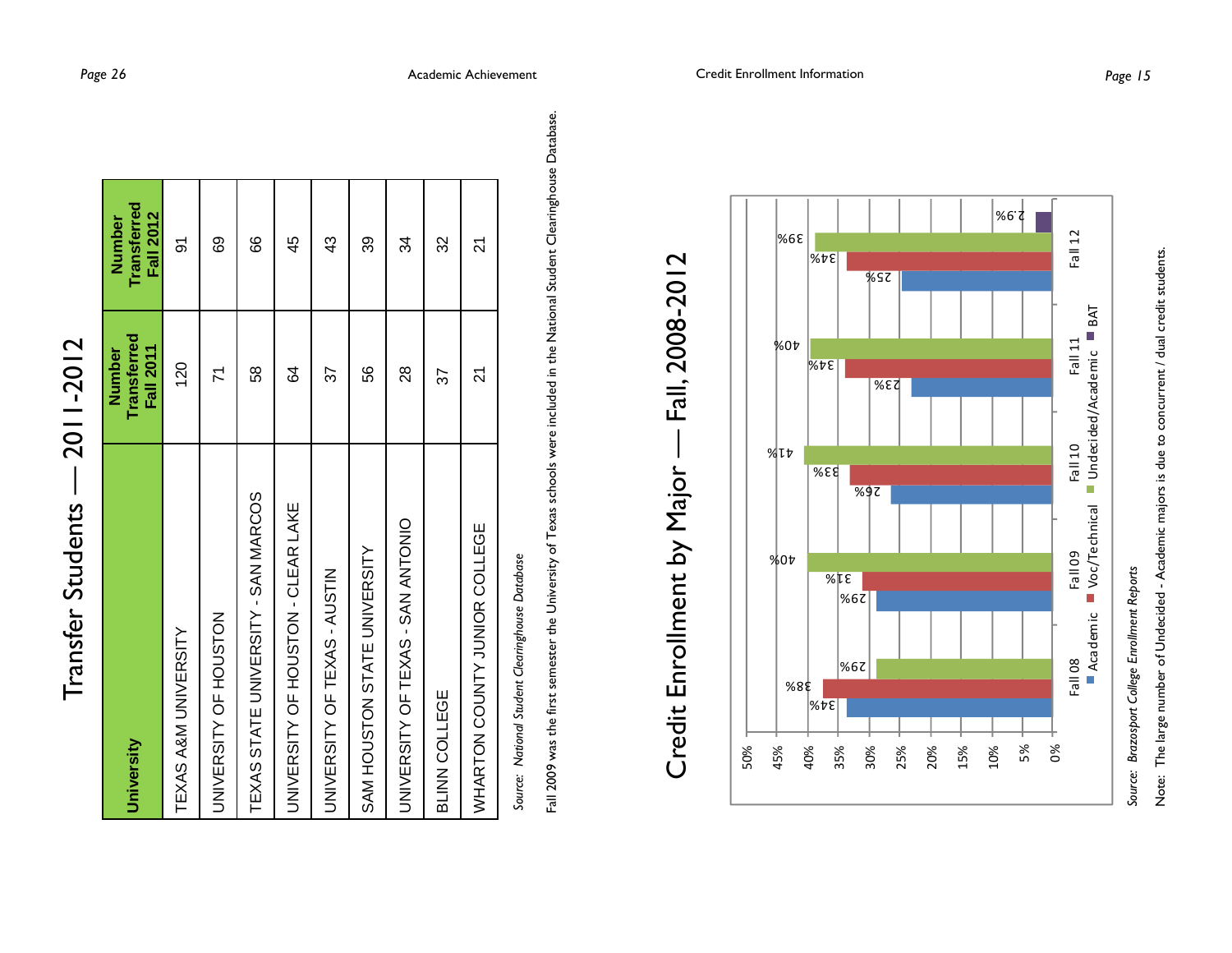

*Source: Brazosport College Enrollment Reports*  Source: Brazosport College Enrollment Reports

# Results of Certification Exams Pass Rates Results of Certification Exams Pass Rates

| Year | EMS | Nursing<br><b>NAT</b> | <b>Enforcement</b><br><b>Law</b> | Massage<br>Therapy | <b>Food Service</b><br>Manager | Nursing<br>$rac{d}{d}$ | Nursing<br><b>ADN</b>          |
|------|-----|-----------------------|----------------------------------|--------------------|--------------------------------|------------------------|--------------------------------|
| 2008 | 70% | 100%                  | 97%                              | 100%               | 56%                            | I                      | I                              |
| 2009 | 67% | 100%                  | 100%                             | 100%               | 100%                           | I                      | I                              |
| 2010 | 78% | 100%                  | 100%                             | $\frac{8}{10}$     | 100%                           | $\bigg $               | $\begin{array}{c} \end{array}$ |
| 2011 | 77% | 100%                  | 100%                             | 60%                | 100%                           | 86%                    | 100%                           |
| 2012 | 65% | 100%                  | 100%                             | 75%                | 100%                           | 100%                   | 100%                           |

 $\mathcal{S}_{\mathcal{S}}$ *ource: Texas Higher Education Coordinating Board* Note: First certification exams for CNA and ADN graduates were in 2011.

Note: First certification exams for CNA and ADN graduates were in 2011.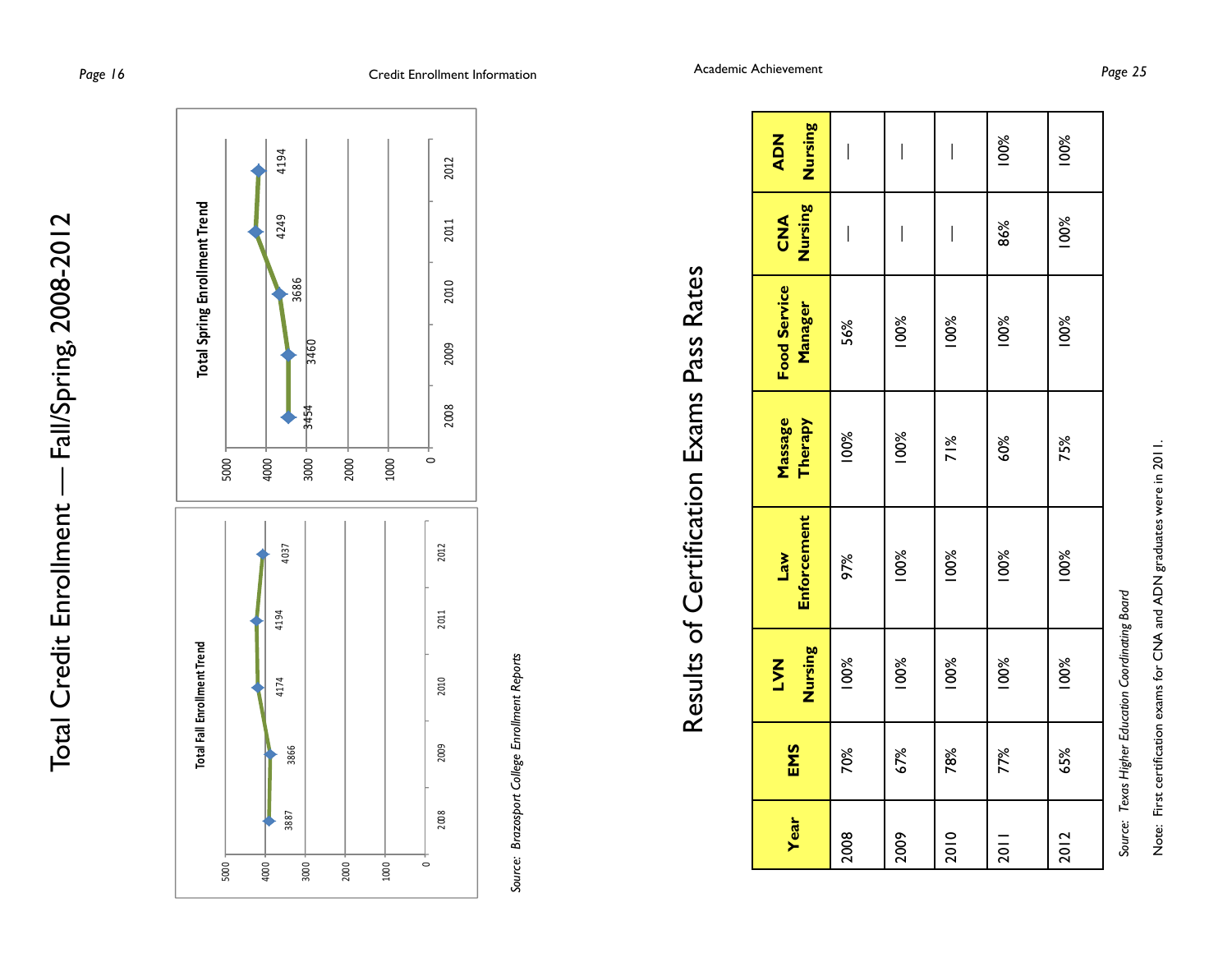



## Total Credit Enrollment by Gender — Fall/Spring, 2008-2012 Fall/Spring, 2008-2012 Total Credit Enrollment by Gender-



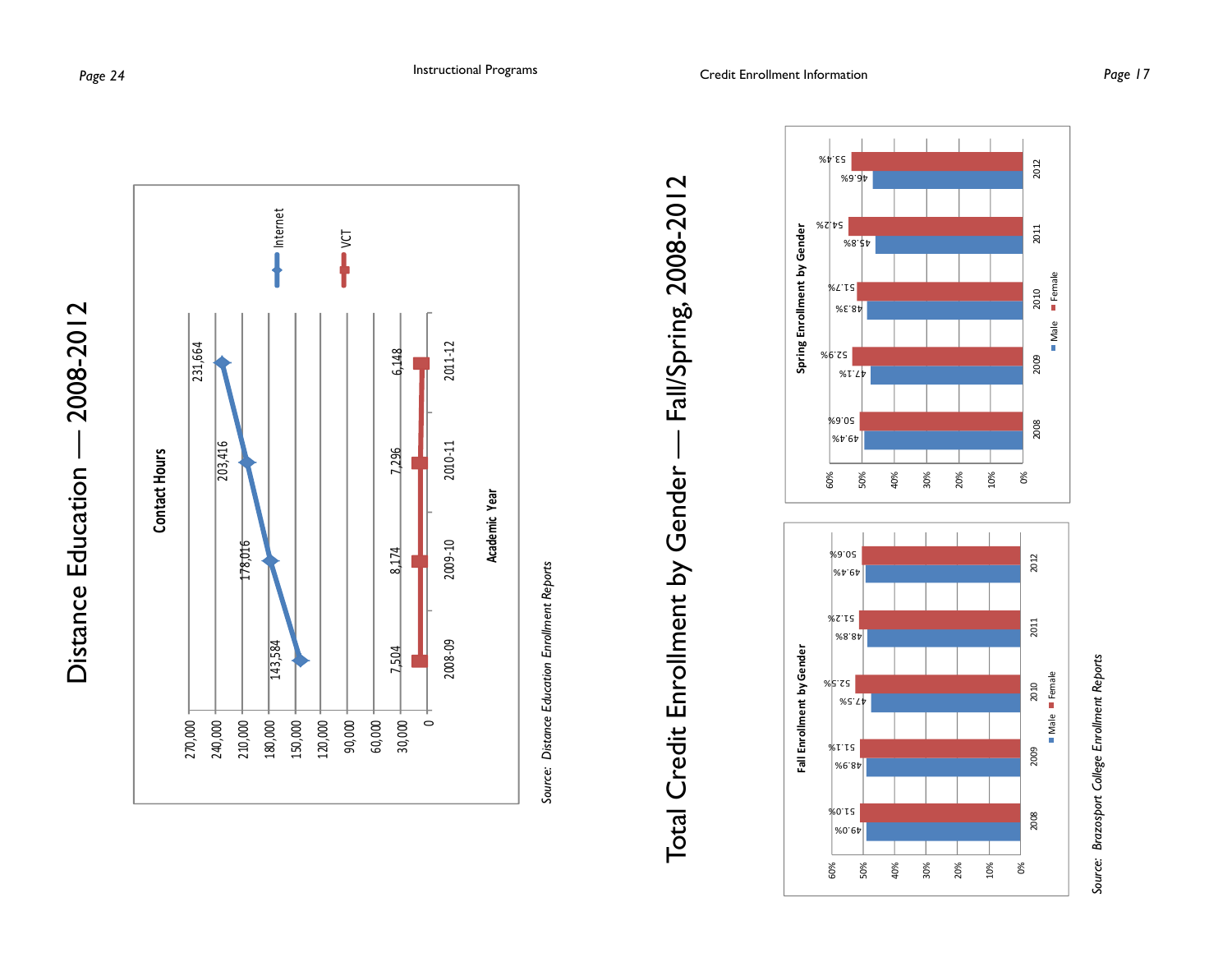







|                                                  | <b>Total</b> | <b>Total 2010-2011</b> | <b>Total</b> | <b>Total 2011-2012</b> |
|--------------------------------------------------|--------------|------------------------|--------------|------------------------|
| Type                                             | Awards       |                        | Awards       |                        |
| (including Pell Grants)<br><b>Federal Grants</b> | 1,680        | \$3,772,504            | 1,534        | \$3,613,650            |
| <b>State Grants</b>                              | 657          | \$479,449              | 727          | \$572,783              |
| <b>Local Grants &amp;</b><br>Scholarships        | 819          | \$827,127              | 888          | \$754,764              |
| Federal Stafford<br><b>Loans</b>                 | 119          | \$375,060              | 181          | \$642,691              |
| Assistance<br><b>Child Care</b>                  | 15           | \$11,905               | 15           | \$11,905               |
| <b>Total</b>                                     | 3,290        | \$5,466,045            | 3,345        | \$5,595,793            |

Source: Brazosport College Annual Financial Aid Report *Source: Brazosport College Annual Financial Aid Report*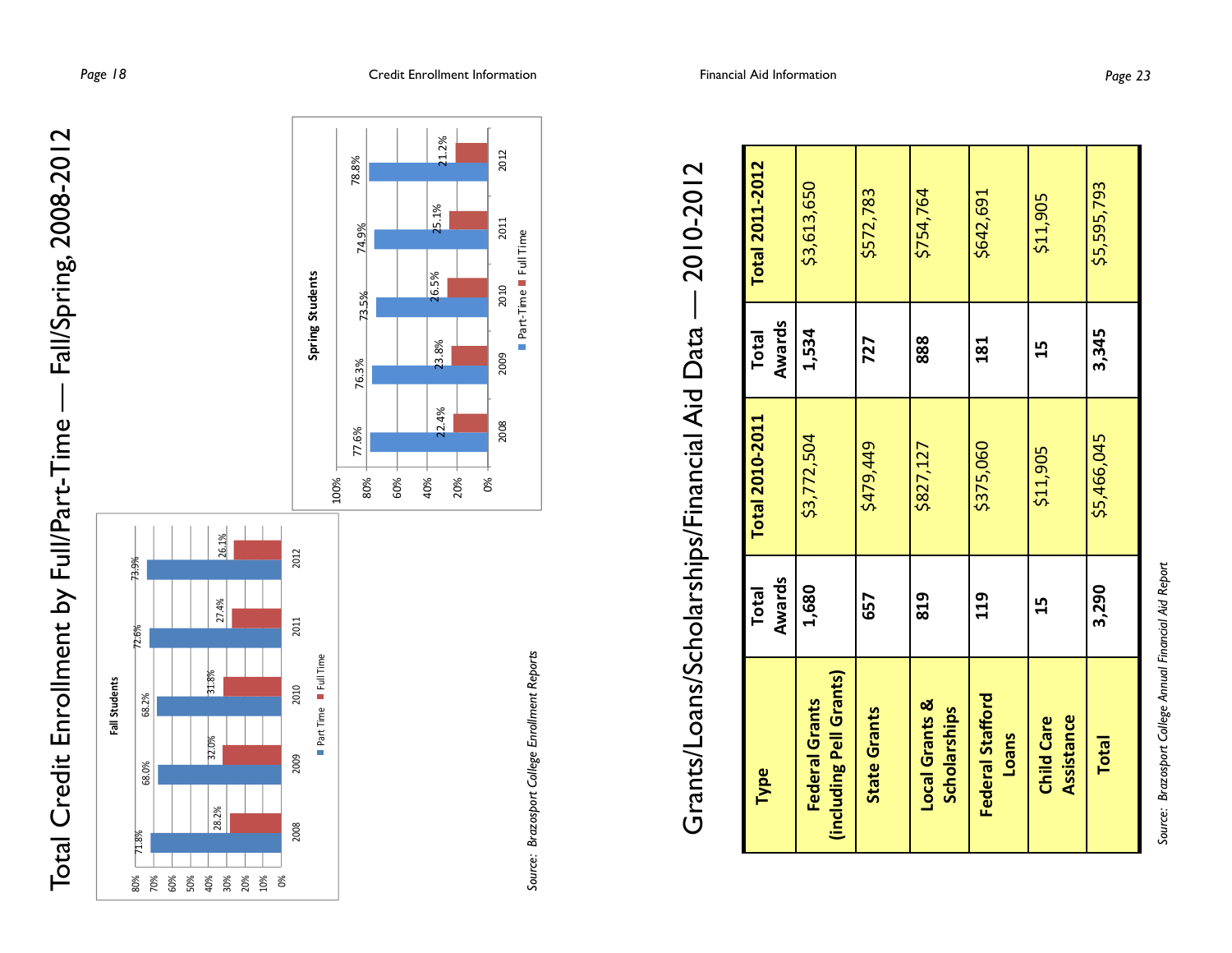



Source: Brazosport College Enrollment Reports *Source: Brazosport College Enrollment Reports* 

 $\circ$ 

Fall 10 Fall 11 Fall 12

Fall 11

Fall 10

Fall 12

#### by High School Attended — Fall, 2012 Fall, 2012 Total Credit Enrollment Total Credit Enrollment by High School Attended -

| School                      | ġ             | ಸಿ               |
|-----------------------------|---------------|------------------|
| Angleton                    | 652           | 16.2             |
| Brazosport                  | 454           | 11.3             |
| Brazosport Christian School | $\frac{1}{2}$ | $0.\overline{3}$ |
| Brazoswood                  | 1,196         | 29.7             |
| Columbia                    | 360           | 0.<br>8.         |
| Danbury                     | 33            | $\frac{8}{1}$    |
| Sweeny                      | 290           | 7.2              |
| Other Schools               | 643           | 15.9             |
| No School Assigned          | 393           | 5.G              |
| <b>Total Students</b>       | 4,033         | 100.0            |

Source: Brazosport College Enrollment Reports *Source: Brazosport College Enrollment Reports*